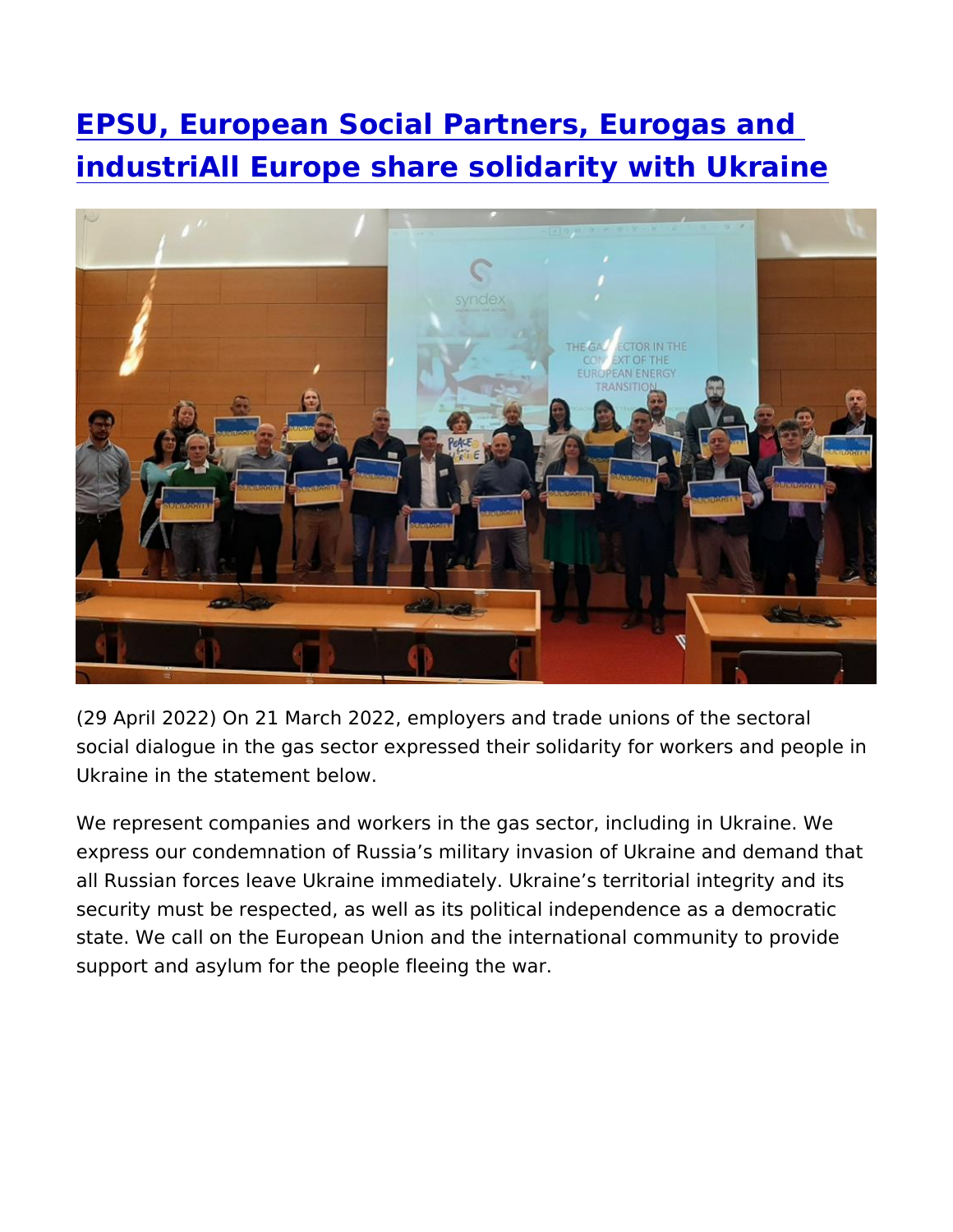We also express our solidarity with fellow colleagues in gas sector hard to maintain and repair energy networks and let people heat t despite terrible hardship. We are deeply concerned about damage infrastructures and the consequences for the local population.

For social partners, it is crucial now to address the broader impa everywhere in Europe. The risk to energy security, exacerbated b presents a huge challenge for citizens, industry and the workforc is urgent to take the necessary measures to move on energy diver reducing dependency on Russian imports, while ensuring the secu supply and expanding the use of all alternative low carbon energi biomethane and clean hydrogen. All necessary measures must be workers and households (with special focus on the socioeconomic disadvantaged and vulnerable customers) from energy poverty.

Social partners have a large stake in this and must be included in about the future of the sector.

Find below the full text of the joint solidarity statement in English German.

## [Ukrai](https://www.epsu.org/countries/ukraine)ne

- [Log](https://www.epsu.org/user/login?destination=/article/epsu-european-social-partners-eurogas-and-industriall-europe-share-solidarity-ukraine#comment-form) ino post comments
- [Joint Solidarity statement of European Social Partne](https://www.epsu.org/sites/default/files/article/files/Solidarity statement of European Social Partners Gas Ukraine_final.pdf)rs Gas on
- [Joint Solidarity statement of European Social Partne](https://www.epsu.org/sites/default/files/article/files/Solidarity statement of European Social Partners Gas Ukraine_FR_final.pdf)rs Gas on
- [Joint Solidarity statement of European Social Partne](https://www.epsu.org/sites/default/files/article/files/Solidarity statement of European Social Partners Gas Ukraine DE_final.pdf)rs Gas on
- [Printer-friendly](https://www.epsu.org/entityprint/pdf/node/14065) version

Policies [Ener](https://www.epsu.org/policies/energy-0)gy [Ga](https://www.epsu.org/policies/gas)s [Social Dial](https://www.epsu.org/policies/social-dialogue)ogue [Solidar](https://www.epsu.org/policies/solidarity)ity